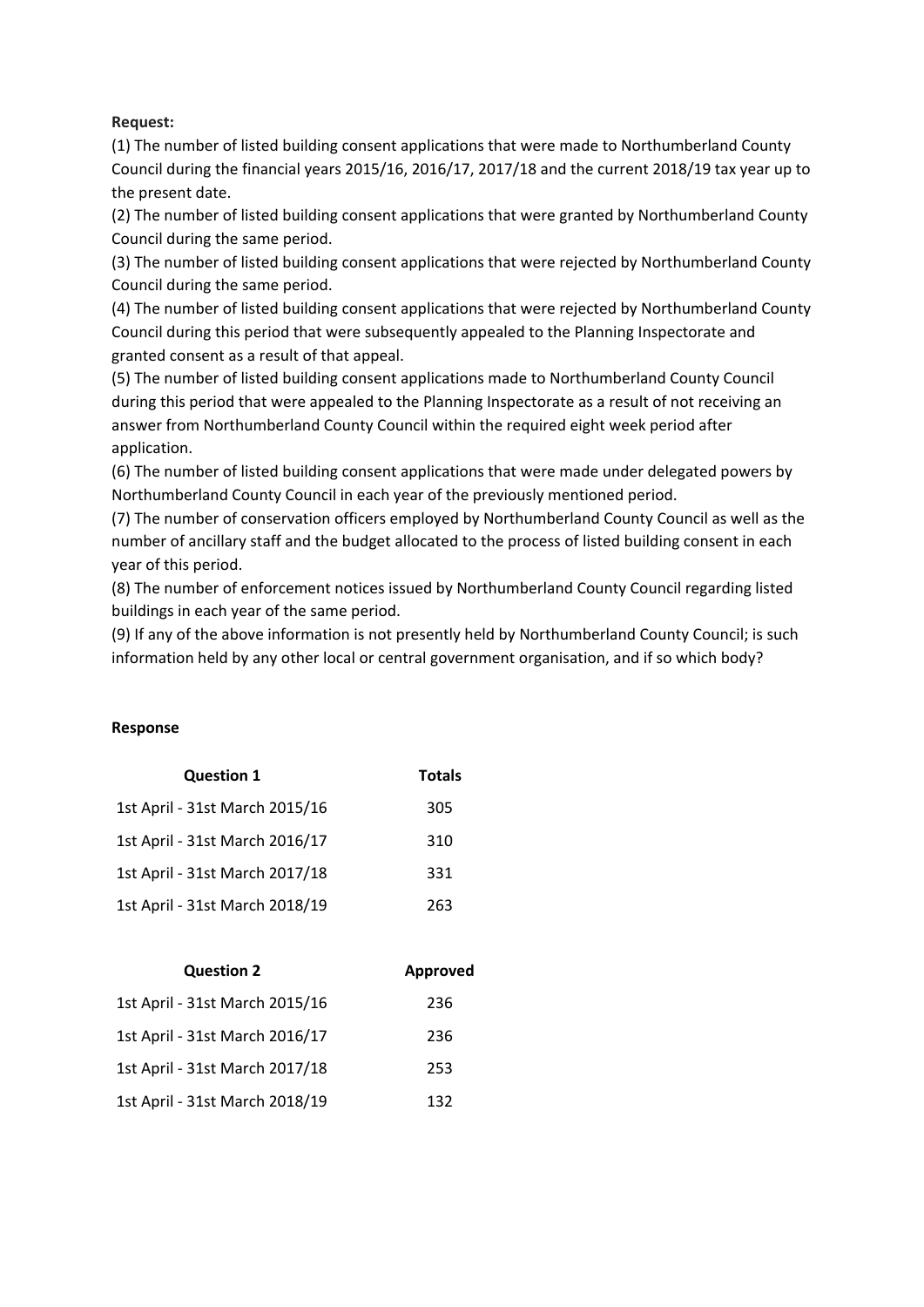| <b>Question 3</b>              | <b>Refused</b> |
|--------------------------------|----------------|
| 1st April - 31st March 2015/16 | 14             |
| 1st April - 31st March 2016/17 | 12             |
| 1st April - 31st March 2017/18 | 14             |
| 1st April - 31st March 2018/19 | 7              |

| <b>Refused/Appeal Granted</b><br><b>Question 4</b> |   |
|----------------------------------------------------|---|
| 1st April - 31st March 2015/16                     | 0 |
| 1st April - 31st March 2016/17                     | 0 |
| 1st April - 31st March 2017/18                     | 0 |
| 1st April - 31st March 2018/19                     | 0 |

| <b>Question 5</b>              | Non-determined, Appealed |
|--------------------------------|--------------------------|
| 1st April - 31st March 2015/16 | $\cup$                   |
| 1st April - 31st March 2016/17 | $\Omega$                 |
| 1st April - 31st March 2017/18 | $\Omega$                 |
| 1st April - 31st March 2018/19 | $\Omega$                 |

| <b>Question 6</b>              | <b>Delegated</b> |
|--------------------------------|------------------|
| 1st April - 31st March 2015/16 | 261              |
| 1st April - 31st March 2016/17 | 255              |
| 1st April - 31st March 2017/18 | 270              |
|                                | 151              |
| 1st April - 31st March 2018/19 |                  |

## **Question 7**

The investigating officer needs more time to provide a response to this question. We aim to issue you with a response by Tuesday 19 February 2019.

| <b>Question 8</b>              | <b>Total no of LBEN served</b> |
|--------------------------------|--------------------------------|
| 1st April - 31st March 2015/16 | $^{\prime}$                    |
| 1st April - 31st March 2016/17 | 7                              |